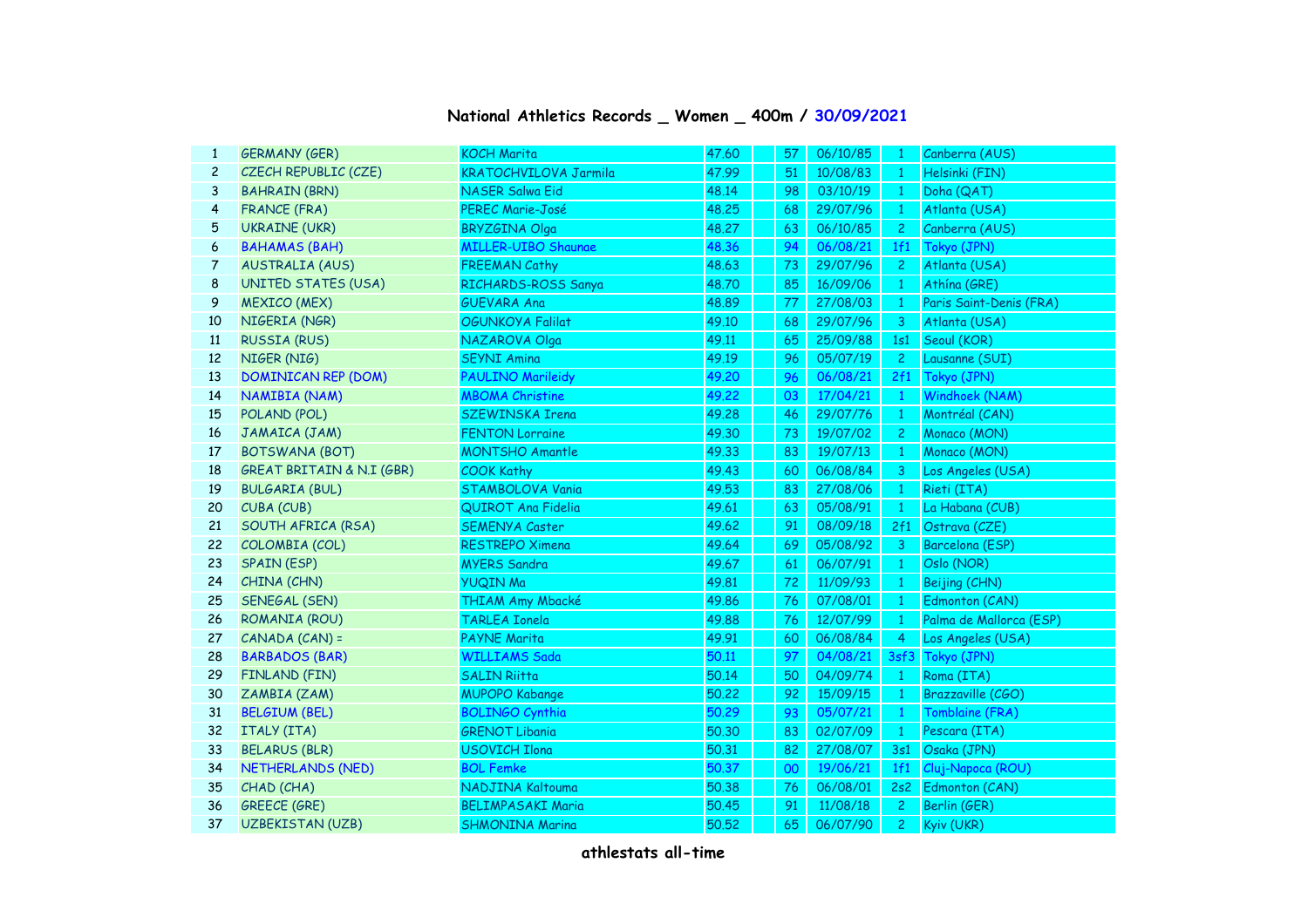| SWITZERLAND (SUI)          | <b>SPRUNGER Léa</b>                                                                                       | 50.52                                                                                                                                                                                                                    |                           | 90 | 01/07/18 | 1f1            | La Chaux-de-Fonds (SUI)  |
|----------------------------|-----------------------------------------------------------------------------------------------------------|--------------------------------------------------------------------------------------------------------------------------------------------------------------------------------------------------------------------------|---------------------------|----|----------|----------------|--------------------------|
| <b>PORTUGAL (POR)</b>      | <b>AZEVEDO Cátia</b>                                                                                      | 50.59                                                                                                                                                                                                                    |                           | 94 | 03/06/21 | 2f1            | Huelva (ESP)             |
| <b>AUSTRIA (AUT)</b>       | <b>KÄFER Karoline</b>                                                                                     | 50.62                                                                                                                                                                                                                    | $\boldsymbol{A}$          | 54 | 18/06/77 | $\mathbf{1}$   | Klagenfurt (AUT)         |
| <b>BRAZIL (BRA)</b>        | FIGUEIREDO Maria Magnolia                                                                                 | 50.62                                                                                                                                                                                                                    |                           | 63 | 21/08/90 | $\mathbf{1}$   | Rovereto (ITA)           |
| <b>GRENADA (GRN)</b>       | <b>REGIS Hazel-Ann</b>                                                                                    | 50.64                                                                                                                                                                                                                    |                           | 81 | 16/05/04 | $\mathbf{1}$   | Oxford (USA)             |
| <b>KAZAKHSTAN (KAZ)</b>    | ROSLANOVA Tatyana                                                                                         | 50.68                                                                                                                                                                                                                    |                           | 80 | 05/06/04 | $\mathbf{1}$   | Almaty (KAZ)             |
| <b>CAMEROON (CMR)</b>      |                                                                                                           | 50.69                                                                                                                                                                                                                    |                           | 76 | 13/08/00 | 1r1            | La Chaux-de-Fonds (SUI)  |
|                            |                                                                                                           | 50.71                                                                                                                                                                                                                    |                           | 62 | 04/09/88 | $\overline{4}$ | Moskva (RUS)             |
|                            |                                                                                                           | 50.71                                                                                                                                                                                                                    |                           | 78 | 16/08/09 | 4s1            | Berlin (GER)             |
| <b>IRELAND (IRL)</b>       | <b>CUDDIHY Joanne</b>                                                                                     | 50.73                                                                                                                                                                                                                    |                           | 84 | 27/08/07 | 4s1            | Osaka (JPN)              |
| CROATIA (CRO)              | <b>GRGIC Danijela</b>                                                                                     | 50.78                                                                                                                                                                                                                    |                           | 88 | 17/08/06 | $\mathbf{1}$   | Beijing (CHN)            |
| INDIA (IND)                | <b>DAS Hima</b>                                                                                           | 50.79                                                                                                                                                                                                                    |                           | 00 | 26/08/18 | 2 <sup>1</sup> | Jakarta (INA)            |
| CYPRUS (CYP)               | <b>ARTYMATA Eleni</b>                                                                                     | 50.80                                                                                                                                                                                                                    |                           | 86 | 04/08/21 | 5sf1           | Tokyo (JPN)              |
| ST KITTS & NEVIS (SKN)     | PONTEEN Tiandra                                                                                           | 50.83                                                                                                                                                                                                                    |                           | 84 | 11/06/05 | $\mathbf{2}$   | Sacramento (USA)         |
|                            | ŠERKŠNIENĖ Agné                                                                                           | 50.99                                                                                                                                                                                                                    |                           | 93 | 01/07/18 | 3f1            | La Chaux-de-Fonds (SUI)  |
| GHANA (GHA) *              | <b>ADDY Mercy</b>                                                                                         | 51.0                                                                                                                                                                                                                     | h.                        |    | 02/10/89 |                | Accra (GHA)              |
| <b>SRI LANKA (SRI)</b>     |                                                                                                           | 51.05                                                                                                                                                                                                                    |                           | 75 | 30/08/00 | $\mathbf{1}$   | Jakarta (INA)            |
| <b>KENYA (KEN)</b>         | <b>SYOMBUA Hellen</b>                                                                                     | 51.09                                                                                                                                                                                                                    | $\boldsymbol{A}$          | 97 | 22/06/19 | $\mathbf{1}$   | Nairobi (KEN)            |
| SWEDEN (SWE)               |                                                                                                           | 51.13                                                                                                                                                                                                                    |                           | 90 | 29/06/12 | $\mathbf{1}$   | Helsinki (FIN)           |
| <b>SUDAN (SUD)</b>         | <b>EL JACK Nawal</b>                                                                                      | 51.19                                                                                                                                                                                                                    |                           | 88 | 15/07/05 | $\mathbf{1}$   | Marrakech (MAR)          |
| <b>KOREA DPR (PRK)</b>     | <b>SHIN Keum-Dan</b>                                                                                      | 51.2                                                                                                                                                                                                                     | h                         | 38 | 21/10/64 | $\mathbf{1}$   | Pyongyang (PRK)          |
| SLOVENIA (SLO)             | <b>HORVAT Anita</b>                                                                                       | 51,22                                                                                                                                                                                                                    |                           | 96 | 20/07/18 | 5              | Monaco (MON)             |
|                            | <b>WESH Marlena</b>                                                                                       | 51.23                                                                                                                                                                                                                    | $\boldsymbol{\mathsf{A}}$ | 91 | 07/07/12 | $\mathbf{2}$   | <b>Irapuato (MEX)</b>    |
| <b>SAINT VINCENT (VIN)</b> | <b>ALEXANDER Kineke</b>                                                                                   | 51.23                                                                                                                                                                                                                    |                           | 86 | 26/04/14 | 1r1            | San Marcos (USA)         |
| <b>SIERRA LEONE (SLE)</b>  |                                                                                                           | 51.36                                                                                                                                                                                                                    |                           | 96 | 13/05/18 | $\mathbf{2}$   | <b>Bloomington (USA)</b> |
| MOZAMBIQUE (MOZ)           | <b>MUTOLA Maria</b>                                                                                       | 51.37                                                                                                                                                                                                                    |                           | 72 | 02/08/94 | 8              | Monaco (MON)             |
| PUERTO RICO (PUR)          | RODRIGUEZ Carol                                                                                           | 51.39                                                                                                                                                                                                                    |                           | 85 | 03/05/08 | $\mathbf{1}$   | Los Angeles (USA)        |
| <b>BENIN (BEN)</b>         | <b>FERAEZ Fabienne</b>                                                                                    | 51.47                                                                                                                                                                                                                    |                           | 76 | 14/07/06 | 6r2            | Roma (ITA)               |
| US VIRGIN ISL. (ISV)       | <b>JONES Laverne</b>                                                                                      | 51.47                                                                                                                                                                                                                    |                           | 81 | 21/04/07 | 2r2            | Lawrence (USA)           |
| UGANDA (UGA)               | <b>SHIDA Leni</b>                                                                                         | 51.47                                                                                                                                                                                                                    |                           | 94 | 26/07/19 | $\mathbf{1}$   | Kampala (UGA)            |
|                            |                                                                                                           | 51,50                                                                                                                                                                                                                    |                           | 54 | 11/08/80 | $\mathbf{1}$   | <b>Budapest (HUN)</b>    |
| <b>TURKEY (TUR)</b>        | <b>SAKA Pinar</b>                                                                                         | 51.53                                                                                                                                                                                                                    |                           | 85 | 30/07/11 | $\mathbf{1}$   | Ankara (TUR)             |
|                            | <b>DAVIS Kia</b>                                                                                          | 51.55                                                                                                                                                                                                                    |                           | 76 | 17/05/08 | $\mathbf{1}$   | Ponce (PUR)              |
| NEW ZEALAND (NZL)          |                                                                                                           | 51.60                                                                                                                                                                                                                    |                           | 57 | 19/01/80 | $\mathbf{1}$   | Christchurch (NZL)       |
| BRIT. VIRGIN ISL. (IVB)    | <b>KELLY Ashley</b>                                                                                       | 51.63                                                                                                                                                                                                                    |                           | 91 | 08/07/17 | $\mathbf{1}$   | Miami (USA)              |
| <b>NORWAY (NOR)</b>        | <b>IUEL Amalie</b>                                                                                        | 51.64                                                                                                                                                                                                                    |                           | 94 | 09/09/21 | $\mathbf{1}$   | Zürich (SUI)             |
| <b>MOROCCO (MAR)</b>       | <b>BIDOUANE Nezha</b>                                                                                     | 51.67                                                                                                                                                                                                                    |                           | 69 | 01/09/98 | 8              | Berlin (GER)             |
| JAPAN (JPN)                | TANNO CHIBA Asami                                                                                         | 51,75                                                                                                                                                                                                                    |                           | 85 | 03/05/08 | 2r2            | Fukuroi (JPN)            |
| KIRZIGHISTAN (KGZ)         | <b>KULCHUNOVA Maria</b>                                                                                   | 51,80                                                                                                                                                                                                                    |                           | 58 | 24/06/76 | 5              | Kyiv (UKR)               |
| <b>VIETNAM (VIE)</b>       |                                                                                                           | 51.83                                                                                                                                                                                                                    |                           | 82 | 08/12/03 | $\mathbf{1}$   | Hanoi (VIE)              |
|                            | LATVIA (LAT)<br><b>GUYANA (GUY)</b><br>LITHUANIA (LTU)<br>HAITI (HAI)<br>HUNGARY (HUN) =<br>LIBERIA (LBR) | <b>NGUIMGO Mireille</b><br><b>IKAUNIECE Vineta</b><br><b>POMPEY Aliann</b><br>DHARSHA K.V.Damayanthi<br><b>HJELMER Moa</b><br><b>BARRIE Maggie</b><br><b>PAL Ilona</b><br><b>ROBERTSON Kim</b><br><b>NGUYEN Thi Tinh</b> |                           |    |          |                |                          |